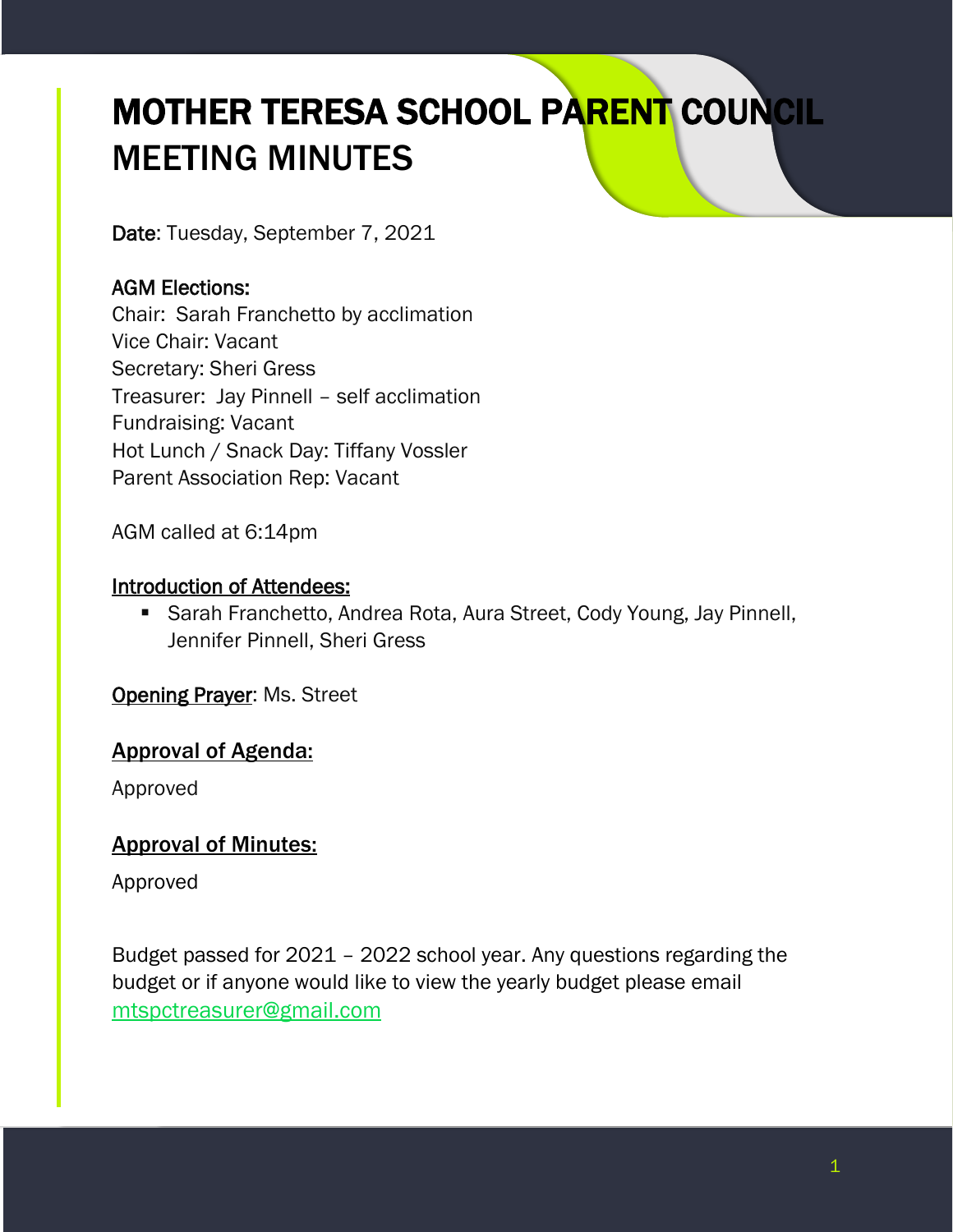#### Introduction of new attendees:

Sheri Gress

# Old Business:

#### Meet The Teacher Night:

■ Good feedback from the parents, well attended.

## Covid Protocol:

- New procedure sent out regarding positive cases at schools.
	- o School board will be following AHS guidelines. Current checklist is available for download.

#### New Business:

#### Munch A Lunch:

■ Online ordering will be open soon, once dates are confirmed blanket email will be sent out to parents notifying them.

#### Kernal Popcorn Fundraiser:

- **E** Jennifer will email the contacts for Kernals Popcorn.
	- o Update at October meeting

#### Halloween Dance:

- Book DJ Mark Flannigan for dance on October 29<sup>th</sup>.
	- o Update on status at October meeting.

#### **Parent Association Report:**

■ Nothing to Report